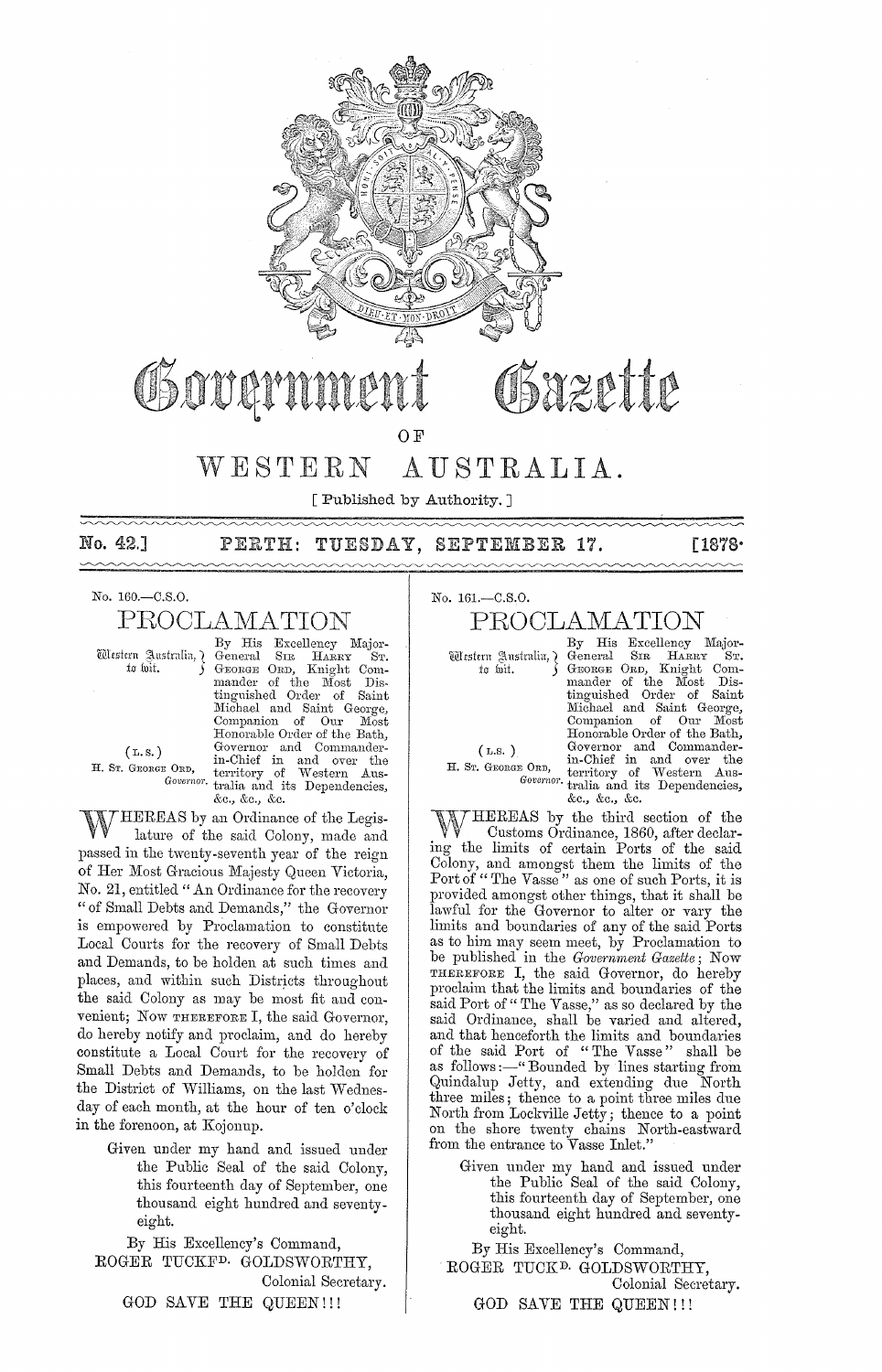No. 162.-0.S.0.

### *Oolonial Secreta?'Y's Office, Pej·th, 16th September, 1878.*

HIS Excellency the Governor directs the publication of the following Notice to Mariners, for general information.

By His Excellency's Command, ROGER TUCKFD. GOLDSWORTHY, Colonial Secretary.

#### NOTICE TO MARINERS.

#### SHOAL PATCH OFF TURTLE GROUP, INNER ROUTE.

Captain Brown of the s.s. "Gunga," reports the existence of a Shoal Patch, over which the vessel grazed—and on which there probably would not be more than 12 feet at low water-lying 1 mile to the northward of the North Is

G. P. HEATH, Commander R.N.,

Portmaster.

Department of Ports and Harbours, Brisbane, July 22, 1878.

No. 159.-C.S.0.

#### TENDER ACCEPTED.

*Colonial Secretary's Office, Perth, 14th September, 1878.* 

H. CAVE,

To convey weekly (and at all other times when required) for three years from 1st July last :- Mails from Cossack to Roebourne and *vice versa*, for the sum of £28 per annum.

By His Excellency's Command, ROGER TUCKFD. GOLDSWORTHY,

Colonial Secretary.

*Depa?'iment of P1tblic WOj'ks, Perth, 30th August, 1878.* 

#### Eastern Railway.

As many of the Pegs put in during the Preliminary Survey of the Eastern Railway have been removed, His Excellency the Governor directs, now that the Final Survey is being made, that Clause 9 of "The Railways Act, 1878," should be published for general information.

#### JAS. H. THOMAS,

Commissioner of Railways.

CLAUSE IX.-" Any one obstructing or interfering " with the said Commissioner or the person or persons" employed by him or his or their assistants or servants " as aforesaid, while entering on and surveying any<br>" land for any of the purposes aforesaid, and any person<br>" wilfully or negligently moving, breaking, throwing<br>" down, altering, defacing, destroying, injuring, or con-<br>" "every person guilty thereof, a fine or penalty not "exceeding Ten Pounds." I

#### $Department\ of\ Public\ Works,$ *Perth, 3j'd Sept., 18'18.*

'l'ENDERS (endorsed "Tender for Iron Rollers for Boat Slip, Rottnest,") will be received at this Office until noon of Tuesday, the 24th September, from persons willing to

supply and deliver, at Rottnest, twelve Iron Rollers for Boat Slip, subject to approval after delivery.

Tenders to state the shortest time in which the whole will be supplied.

The Government do not bind themselves to accept the lowest or any tender, and will require the guarantee of two responsible persons for the due performance of the Contract.

Forms of Tender may be had on application to the various Resident Magistrates, and at the Puhlic Works' Office, Perth, where Plans, Specifications, Conditions, and full particulars can be obtained.

No tender will be entertained unless on the prescribed form.

JAS. H. THOMAS, Director of Public Works.

| Crown Lands' Office, |                         |  |
|----------------------|-------------------------|--|
|                      | Perth, 6th Sept., 1878. |  |

**RETURN** of Applications to Purchase Crown Lands approved during August,  $1878:$ 

| No.               | Applicants.                                                          | Acres.          | PURCHASE<br>MONEY.  |              |         |  |
|-------------------|----------------------------------------------------------------------|-----------------|---------------------|--------------|---------|--|
| 540<br>541<br>544 | MELBOURNE.<br>Charles Clinch<br>Donald Macpherson<br>Thomas J. Jones | 40<br>40<br>140 | £<br>20<br>20<br>70 | s.<br>0<br>0 | а.<br>0 |  |
| 805<br>806        | Swan.<br>John Fitzpatrick<br>Do.                                     | 40<br>40        | 20<br>20            | O            |         |  |

## ROGER TUCKFD. GOLDSWORTHY, Acting Commissioner of Crown Lands.

### DEPARTMENT OF LAND TITLES.

#### $\frac{82}{1878}$  Transfer of Land Act, 1874.

TAKE NOTICE that Tudor Hora of the city of Perth a medical practitioner has made application to be certificated as the owner of an estate in fee simple in possession in the following parcel of land situate in Perth aforesaid, viz. :—

So much of

#### BUILDING LOT F 10

as is bounded *on the W* by 110 links of the Eastern<br>side of William Street extending Northerly from a spot 390 links from the intersection of said street with. the North side of St. George's Terrace.

*On the N* by an Easterly line parallel to and at the distance of 60 links from the South side of Hay Street measming 118 links.

*Then* by a Northerly line of 60 links parallel to the East side of William Street extending to the South side of Hay Street aforesaid.

*Then* Easterly 67 links along the South side of Hay<br>Street aforesaid to the North-West corner of Building Lot F 9.

*On the E* by a Southerly line along the \Vest boundary of said lot F 9 measuring  $173\frac{3}{4}$  links and

*On the S* by a line uniting the Southern extremities of the Eastern and Western boundaries already described measuring about 180 links.

The above parcel comprises an area of 39 perches or thereabouts

AND FURTHER TAKE NOTICE that all other persons<br>claiming to have any estate right title or interest in<br>the said parcel of land ARE HERERY required to lodge<br>with the Registrar of Titles on or before the thirtieth<br>day of Sept

J. C. H. JAMES Commissioner of Land Titles.

Perth, 11th September, 1878.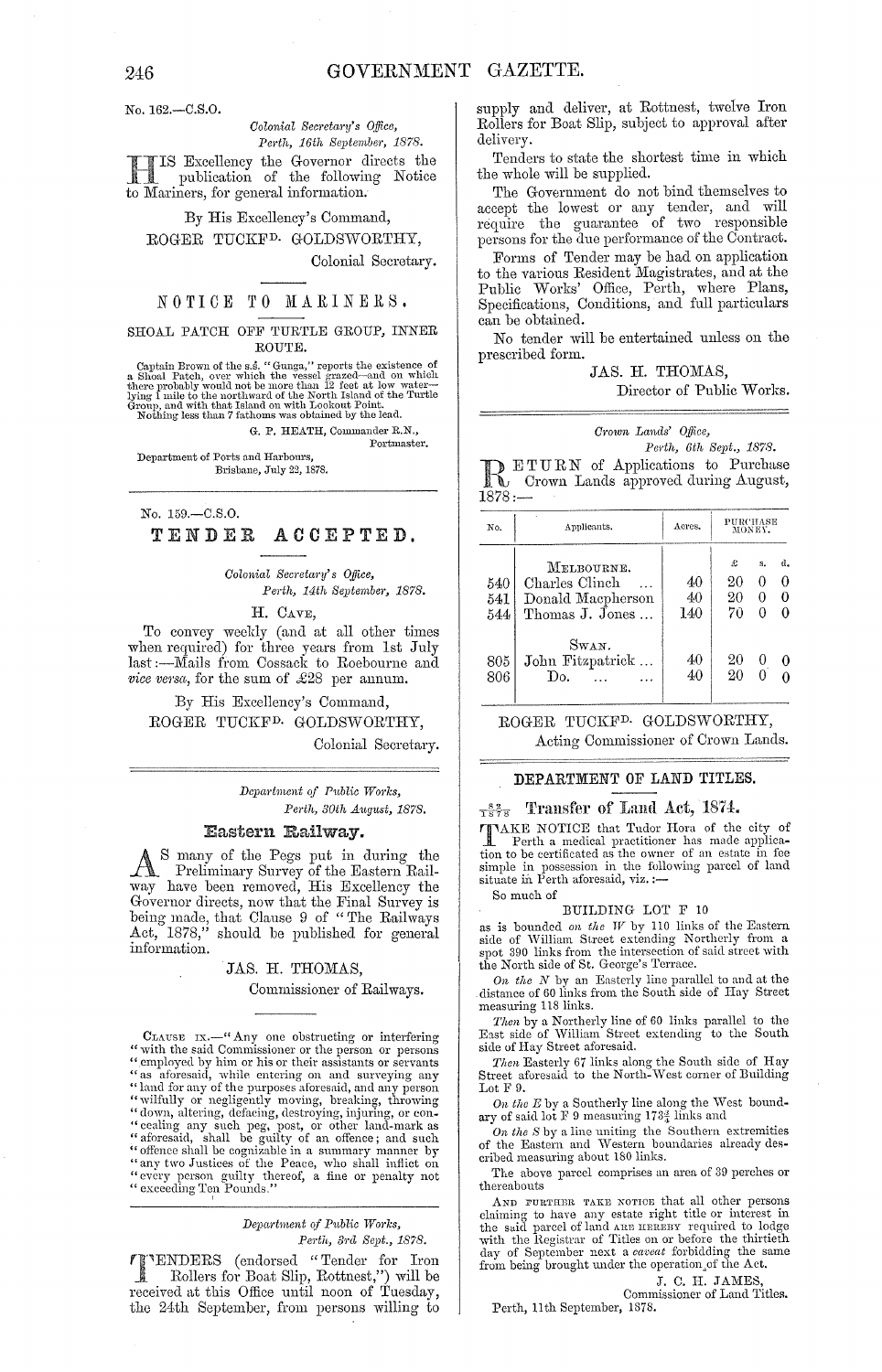TNAKE NOTICE that William Buckingham of the Canning district yeoman has made application to be certificated as the owner of an estate in fee simple in possession in the following parcel of land situate in the district aforesaid and known as

#### LOCATION No. 33

as the same is of record in thc Survey Office.

AND FURTHER TAKE NOTICE that all other persons claiming to have any estate right title or interest in the<br>said parcel of land ARE HEREBY REQUIRED to lodge with the Registrar of Titles on or before the 26th day of September next a *caveat* forbidding the same from<br>being brought under the operation of the Act.

> J. C. H. JAMES Commissioner of Land Titles.

Perth, 28th August, 1878.

### $T<sub>578</sub><sup>89</sup>$  Transfer of Land Act, 1874.

TAKE NOTICE that Mary Ann Cooke of Northam<br>widow and relict of the late John Taylor Cooke of widow and relict of the late John Taylor Cooke of the same place yeoman deceascd has made application to be certificated as the owner of an estate in fee simple in possession in the following parcel of land sitnate in the City of Perth

BUILDING LOT C7

as the same is described in the maps and books of the Survey Office and is of record therein.

AND FURTHER TAKE NOTICE that all other persons claiming to have any estate right title or interest in the above land ARE HEREBY REQUIRED to lodge the 26th with the Registrar of Titles on or before the 26th day of September next a *caveat* forbidding the same from being brought under the operation of the Act.

> J. C. H. JAMES, Commissioner of Land Titles.

9th September, 1878.

*C01J1fptrolZer's QOice, Fremantle, 14th September, 1878.* 

CERTIFICATE of Freedom has been issued to the undermentioned Convict, whose sentence has expired:-

Reg. No. 8062 Benjamin Marsden

HIS Excellency the Governor has been pleased to revoke the Ticket-of-Leave of the undermentioned Convict ;-

Reg. No. 5693 John Hart

JOHN F. STONE, Superintendent.

#### MAIL NOTIOE.

*General Post Qtfice,* 

*Perth, 9th Septemba, 1878.* 

l\ /f A I L S for transmission to Europe, the Australian Colonies, &c., will be despatched as under ;-

*Overland* to Albany for Colonies, New Zealand, America, closing at ; the Australian Tasmania, and

The General Post Office, Perth, on Saturday, September the 28th, at 8 a.m.

*By Rob Ray* to Albany, for Europe, India, Cape of Good Hope, &c., closing at:

The General Post Office, Perth, Saturday, October 5th, at 9 p.m.

The Post Office, Fremantle, Saturday, October 5th, at 10 p.m.

The Post Office, Geraldton, Friday, October 4th, at 8 a.m.

The Post Office, Bunbury, Sunday, October 6th, at 3 p.m. .

The Post Office, Vasse, Sunday, October 6th, at 5 p.m.

*.At the General Post O.ffice, Perth:-*

Money Orders for transmission by the above conyeyauces will be issued on the Australian Colonies, New Zealand, and Tasmania, up to 11 a.m. on Friday, September 27th; and on the United Kingdom, up to 11 a.m. on Friday, October 4th.

Letters for Registration must be posted one hour before the closing of the Mails.

Late Letters, on payment of a fee of 6d., may be posted one hour after the closing of the Mails.

Newspapers must be posted one hour before the closing of the Mails, otherwise they will not be forwarded until the next Mail.

M A I L S for Albany, Bannister, Williams River, Arthur River, Kojonup, and the Albany Road, will be made up at this Office on Saturday, September 28th, at 8 a.m.

A. HELMICH, Postmaster-General, and General Superintendent of Telegraphs.

WESTERN AUSTRALIA.

Meteorological Observations for the week ending 14th September, 1878.

WIND Registered by Mr. Forsyth, Harbor Master, at Arthur's Head, Fremantle; altitude above the sea 55 feet, in Latitude 32° 02' 14" S., Longitude 115° 45' 12" E.

The other instruments registered are placed in the grounds adjoining the Survey Office, Perth; altitude above the sea 47 feet, in Latitude 31° 57' 25" S., Longitude 115° 52' 02" E.

MALCOLM FRASER, Surveyor General.

| BAROMETER:<br>Mean Reading<br>Week<br>corrected, and re-<br>ending.<br>duced to sea level,<br>and 32 deg. Fah. |        | THERMOMETERS IN SHADE. |               |               | <b>RADIATION</b><br>THERMO-<br>METERS. |                                         | WIND.                 |            | DEGREE                                 | S.                          |                                 | EVAPOR-          |             |               |
|----------------------------------------------------------------------------------------------------------------|--------|------------------------|---------------|---------------|----------------------------------------|-----------------------------------------|-----------------------|------------|----------------------------------------|-----------------------------|---------------------------------|------------------|-------------|---------------|
|                                                                                                                | Dry.   |                        | Wet.          |               |                                        |                                         | RAIN:<br>Amount<br>in | Horizontal | OF<br>HUMIDITY,<br>Saturation          | CLOUD:<br>Mean<br>' amount. | : Mean<br>unt.<br>$\frac{0}{2}$ | ATION:<br>Amount |             |               |
|                                                                                                                |        | Naxi-<br>mum.          | Mini-<br>mum. | Maxi-<br>mum. | Mini-<br>mum.                          | Solar.                                  | Terres-<br>trial.     | inches.    | velocity in<br>miles, per<br>24 hours. | General<br>direction.       | $=100$ ; mean<br>amount.        |                  | $\tilde{c}$ | in<br>inches. |
| 14 <sub>th</sub>                                                                                               | 29.962 | 67.1                   | 53.7          | 63.2          |                                        | $51 \cdot 1$ $120 \cdot 7$ $45 \cdot 5$ |                       | 1.89       | 481.03                                 | Wester <sub>l</sub>         | 82                              | 5.1              | 8.7         | 0.75          |

Total Rainfall for the week=1'S9 inches.

Highest reading of Barometer 30.132 on 14th  $\frac{1}{1}$  .  $\frac{1}{1}$  do. 29.772 on 8th Thermometers in shade.  $\left\{\begin{array}{l}\text{Maximum }\text{Dry } \text{ 70:3 on 11th} \\ \text{Minimum }\text{Dry } \text{ 48:3 on 12th}\end{array}\right.$ The Observations are taken at 10 a.m., (excepting Barometer, which is registered at 12 a.m.)

> M. A. C. FRASER, Observer.